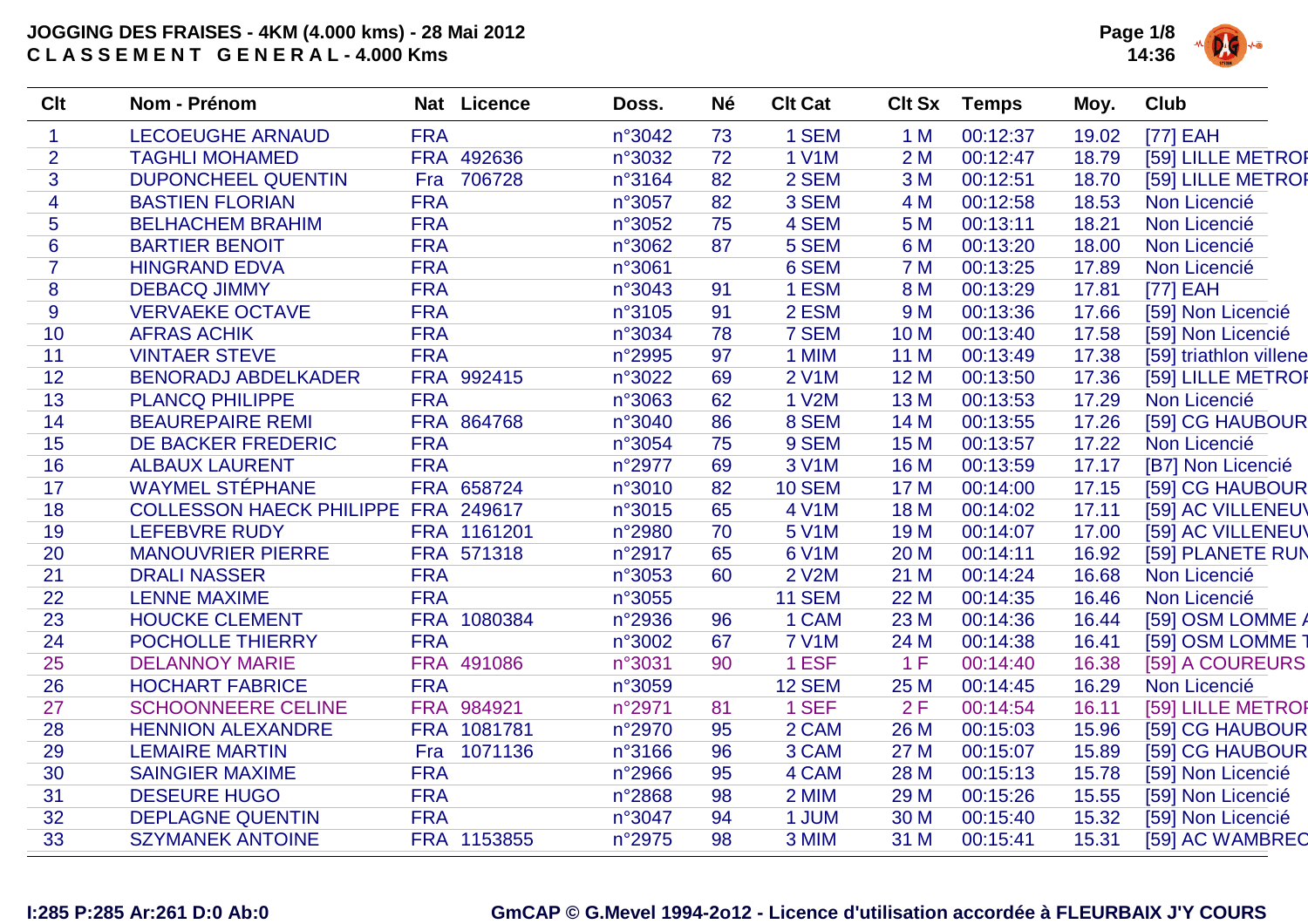

| Clt | Nom - Prénom                |            | Nat Licence | Doss.  | <b>Né</b> | <b>Clt Cat</b> | <b>Clt Sx</b> | <b>Temps</b> | Moy.  | <b>Club</b>          |
|-----|-----------------------------|------------|-------------|--------|-----------|----------------|---------------|--------------|-------|----------------------|
| 34  | <b>CLINCKEMAILLIE KEVIN</b> | <b>FRA</b> |             | n°3044 | 96        | 5 CAM          | 32 M          | 00:15:51     | 15.15 | [77] Non Licencié    |
| 35  | <b>REGENT ALEXIS</b>        | <b>FRA</b> |             | n°2903 | 98        | 4 MIM          | 33 M          | 00:15:52     | 15.14 | [59] Non Licencié    |
| 36  | <b>DELEVALLEE DENIS</b>     |            | FRA 1384330 | n°2869 | 80        | <b>13 SEM</b>  | 34 M          | 00:15:57     | 15.05 | [62] C BILLY MONT    |
| 37  | <b>LESAGE BASTIEN</b>       | <b>FRA</b> |             | n°3101 | 94        | 2 JUM          | 35 M          | 00:16:00     | 15.00 | [59] Non Licencié    |
| 38  | <b>DORNY CORINNE</b>        |            | FRA 1217474 | n°3023 | 68        | <b>1 V1F</b>   | 3F            | 00:16:04     | 14.95 | [59] LILLE METROP    |
| 39  | <b>DELABY TIMOTHEE</b>      | <b>FRA</b> |             | n°3066 | 97        | 5 MIM          | 36 M          | 00:16:07     | 14.91 | Non Licencié         |
| 40  | <b>SOETAERT LUCAS</b>       | <b>FRA</b> |             | n°3037 | 96        | 6 CAM          | 37 M          | 00:16:08     | 14.89 | [59] Non Licencié    |
| 41  | <b>BAERT ROMAIN</b>         |            | FRA 386799  | n°3029 | 89        | <b>14 SEM</b>  | 38 M          | 00:16:22     | 14.67 | [59] ATHLE HALLU     |
| 42  | <b>HUBERT VICTOR</b>        | <b>FRA</b> |             | n°2996 | 97        | 6 MIM          | 39 M          | 00:16:26     | 14.62 | triathlon villeneuve |
| 43  | <b>HASBROUCQ ERIC</b>       | <b>FRA</b> |             | n°3009 | 68        | 8 V1M          | 40 M          | 00:16:27     | 14.60 | [59] Non Licencié    |
| 44  | <b>COUROUBLE REMI</b>       | Fra        |             | n°3151 | 64        | 9 V1M          | 41 M          | 00:16:35     | 14.48 | [59] Les Z'amis cou  |
| 45  | <b>FAGOO CLEMENT</b>        | <b>FRA</b> |             | n°2864 | 96        | 7 CAM          | 42 M          | 00:16:42     | 14.37 | [59] Non Licencié    |
| 46  | <b>DELANNOY BERNADETTE</b>  |            | FRA 491082  | n°3030 | 64        | <b>2 V1F</b>   | 4F            | 00:16:50     | 14.26 | [59] AS ANZINOISE    |
| 47  | <b>DEUEZ NICOLE</b>         | Fra        | 439039      | n°3155 | 65        | <b>3 V1F</b>   | 5F            | 00:16:58     | 14.16 | [59] AC VILLENEU\    |
| 48  | <b>DERCK STEPHANIE</b>      | <b>FRA</b> |             | n°3024 | 89        | 2 SEF          | 6F            | 00:17:12     | 13.96 | [59] Non Licencié    |
| 49  | <b>MAHADOO AVISEN</b>       | <b>FRA</b> |             | n°3056 |           | <b>15 SEM</b>  | 43 M          | 00:17:19     | 13.87 | Non Licencié         |
| 50  | <b>CHOLET BENOIT</b>        | <b>FRA</b> |             | n°3016 | 98        | 7 MIM          | 44 M          | 00:17:20     | 13.86 | [59] Non Licencié    |
| 51  | <b>DEVESTELE MAXIME</b>     | <b>FRA</b> |             | n°3048 | 94        | 3 JUM          | 45 M          | 00:17:20     | 13.85 | [59] Non Licencié    |
| 52  | <b>MELCHIOR JEAN ROMAIN</b> | <b>FRA</b> |             | n°2946 | 79        | <b>16 SEM</b>  | 46 M          | 00:17:33     | 13.68 | [59] Non Licencié    |
| 53  | <b>BARON PERRINE</b>        |            | FRA 182375  | n°2998 | 94        | 1 JUF          | 7 F           | 00:17:38     | 13.62 | [59] AC WAMBREC      |
| 54  | <b>HEEMAN JEAN-MARIE</b>    | <b>FRA</b> |             | n°3025 | 60        | 3 V2M          | 47 M          | 00:17:38     | 13.61 | [77] jogging club wa |
| 55  | <b>BEN M'BAREK AMINE</b>    | Dan        |             | n°3147 | 88        | 17 SEM         | 48 M          | 00:17:39     | 13.61 | [59] Non Licencié    |
| 56  | <b>VERVAEKE THERY</b>       | <b>FRA</b> |             | n°3104 | 93        | 4 JUM          | 49 M          | 00:17:40     | 13.60 | [59] Non Licencié    |
| 57  | <b>TEINIELLE RUDDY</b>      | <b>FRA</b> |             | n°3027 | 79        | <b>18 SEM</b>  | 50 M          | 00:17:43     | 13.55 | [59] Non Licencié    |
| 58  | <b>DERVYN GAUTHIER</b>      | <b>FRA</b> |             | n°2983 | 98        | 8 MIM          | 51 M          | 00:17:44     | 13.54 | [59] Non Licencié    |
| 59  | <b>DELOBEL FRANÇOIS</b>     | Fra        |             | n°3196 | 91        | 3 ESM          | 52 M          | 00:17:46     | 13.52 | [59] Non Licencié    |
| 60  | <b>CABY MARTIN</b>          | <b>FRA</b> |             | n°3006 | 90        | 4 ESM          | 53 M          | 00:17:49     | 13.48 | [59] Non Licencié    |
| 61  | <b>BOURBIAUX CASSANDRE</b>  | Fra        | 634164      | n°3177 | 92        | 2 ESF          | 8F            | 00:17:58     | 13.37 | [59] LILLE METROF    |
| 62  | <b>DELEVALLEE JACQUES</b>   |            | FRA 1396170 | n°2870 | 52        | 1 V3M          | 54 M          | 00:18:02     | 13.31 | [62] C BILLY MONT    |
| 63  | <b>MARTIN CLEMENCE</b>      |            | FRA 548021  | n°2896 | 95        | 1 CAF          | 9F            | 00:18:04     | 13.29 | [59] CG HAUBOUR      |
| 64  | <b>CHOTEAU BENJAMIN</b>     | <b>FRA</b> |             | n°3068 | 96        | 8 CAM          | 55 M          | 00:18:16     | 13.14 | Non Licencié         |
| 65  | <b>GAUGET PATRICK</b>       | Fra        |             | n°3194 | 64        | <b>10 V1M</b>  | 56 M          | 00:18:18     | 13.11 | [59] Non Licencié    |
| 66  | <b>FAGOO AMELIE</b>         | <b>FRA</b> |             | n°2865 | 94        | 2 JUF          | 10F           | 00:18:26     | 13.03 | [59] Non Licencié    |
|     |                             |            |             |        |           |                |               |              |       |                      |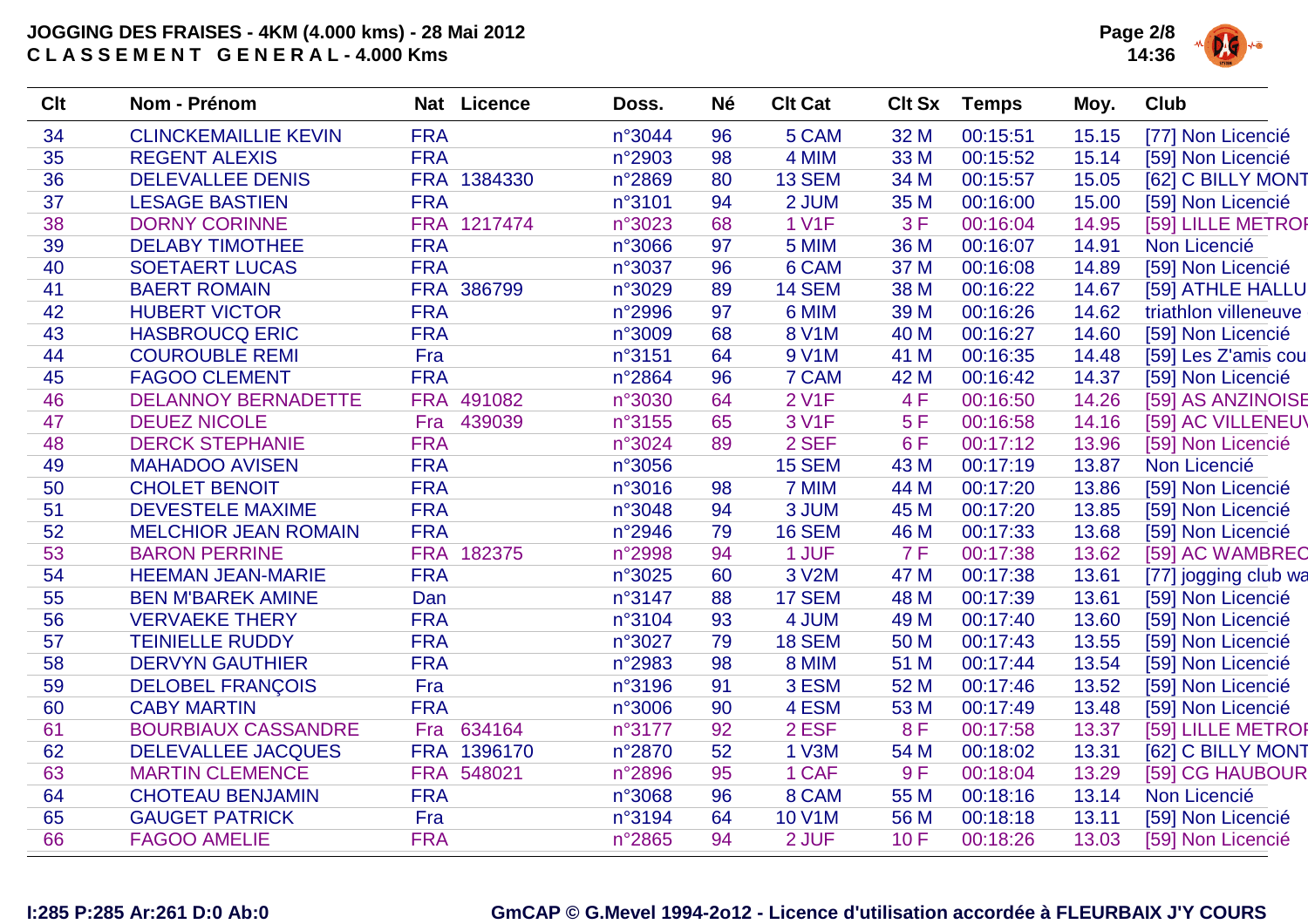

| <b>Clt</b> | Nom - Prénom                   |            | Nat Licence | Doss.  | <b>Né</b> | <b>Clt Cat</b>     | <b>Clt Sx</b> | <b>Temps</b> | Moy.  | Club              |
|------------|--------------------------------|------------|-------------|--------|-----------|--------------------|---------------|--------------|-------|-------------------|
| 67         | <b>FAGOO OLIVIER</b>           | <b>FRA</b> |             | n°2866 | 67        | <b>11 V1M</b>      | 57 M          | 00:18:29     | 12.99 | [59] Non Licencié |
| 68         | DELIGNE JÉRÉMY                 | Fra        |             | n°3148 | 84        | <b>19 SEM</b>      | 58 M          | 00:18:33     | 12.94 | [59] Non Licencié |
| 69         | <b>HASBROUCQ CATHY</b>         | <b>FRA</b> |             | n°3008 | 67        | 4 V1F              | 11F           | 00:18:34     | 12.93 | [59] Non Licencié |
| 70         | <b>SOEJAERT THEO</b>           | <b>FRA</b> |             | n°3036 | 96        | 9 CAM              | 59 M          | 00:18:59     | 12.65 | [59] Non Licencié |
| 71         | <b>BARON CHARLOTTE</b>         | <b>FRA</b> |             | n°2997 | 94        | 3 JUF              | 12F           | 00:19:03     | 12.60 | [59] AC WAMBREC   |
| 72         | <b>BOUREZ CHRISTINE</b>        |            | FRA 210676  | n°2927 | 61        | <b>1 V2F</b>       | 13F           | 00:19:07     | 12.56 | [60] SUD OISE ATH |
| 73         | <b>KALINOWSKI JACKY</b>        | <b>FRA</b> |             | n°3070 | 68        | <b>12 V1M</b>      | 60 M          | 00:19:22     | 12.40 | Non Licencié      |
| 74         | <b>MARTE ANNE-CHARLOTTE</b>    |            | Fra 712942  | n°3170 | 93        | 4 JUF              | 14F           | 00:19:26     | 12.36 | [59] LILLE METROF |
| 75         | <b>WYNDAELE FLORENCE</b>       |            | FRA 1062036 | n°2904 | 84        | 3 SEF              | 15F           | 00:19:27     | 12.35 | [59] OSM LOMME    |
| 76         | <b>MANCHE HELENE</b>           |            | FRA 1303994 | n°3003 | 94        | 5 JUF              | 16F           | 00:19:30     | 12.31 | [59] OSM LOMME /  |
| 77         | <b>LECLERCQ LAURENT</b>        | Fra        |             | n°3185 | 75        | <b>20 SEM</b>      | 61 M          | 00:19:33     | 12.28 | [59] Non Licencié |
| 78         | <b>SCHOOHEERE GILBERT</b>      | <b>FRA</b> |             | n°2952 | 46        | <b>2 V3M</b>       | 62 M          | 00:19:39     | 12.22 | [59] CACB         |
| 79         | <b>CHOTEAU YANN</b>            | <b>FRA</b> |             | n°3064 | 95        | 10 CAM             | 63 M          | 00:19:48     | 12.13 | Non Licencié      |
| 80         | <b>TOUSSAINT ANGELE</b>        |            | FRA 1112344 | n°2972 | 96        | 2 CAF              | 17F           | 00:19:58     | 12.02 | [59] AC WAMBREC   |
| 81         | <b>RIOU TIFFANY</b>            | <b>FRA</b> |             | n°3065 | 98        | 1 MIF              | <b>18F</b>    | 00:19:59     | 12.01 | Non Licencié      |
| 82         | LEFEBVRE AMANDINE              |            | FRA 754853  | n°2973 | 96        | 3 CAF              | 19F           | 00:20:00     | 12.01 | [59] AC WAMBREC   |
| 83         | <b>SUBTS CLARA</b>             | <b>FRA</b> |             | n°3005 | 95        | 4 CAF              | 20 F          | 00:20:01     | 12.00 | [59] Non Licencié |
| 84         | <b>CHOTEAU MAÏTÉ</b>           | Fra        |             | n°3146 | 90        | 3 ESF              | 21F           | 00:20:16     | 11.85 | [59] Non Licencié |
| 85         | <b>CHOTEAU TITOUAN</b>         | <b>FRA</b> |             | n°3067 | 94        | 5 JUM              | 64 M          | 00:20:17     | 11.84 | Non Licencié      |
| 86         | <b>THOMA ULYSSE</b>            | <b>FRA</b> |             | n°2861 | 92        | 5 ESM              | 65 M          | 00:20:21     | 11.79 | [59] Non Licencié |
| 87         | <b>CHOPIN FRANCOIS</b>         | <b>FRA</b> |             | n°2914 | 64        | <b>13 V1M</b>      | 66 M          | 00:20:25     | 11.76 | [59] Non Licencié |
| 88         | <b>DELEPINE ISABELLE</b>       |            | FRA 779528  | n°2871 | 72        | 5 V1F              | 22 F          | 00:20:26     | 11.75 | [59] LILLE METROF |
| 89         | <b>DERAED CORINNE</b>          | <b>FRA</b> |             | n°3021 | 64        | <b>6 V1F</b>       | 23 F          | 00:20:26     | 11.75 | [59] Non Licencié |
| 90         | <b>MOREL MARTINE</b>           |            | FRA 362825  | n°3107 | 55        | 2 V <sub>2</sub> F | 24 F          | 00:20:26     | 11.75 | [62] RC ARRAS     |
| 91         | <b>ROGE JACQUES</b>            | <b>FRA</b> |             | n°2981 | 51        | 3 V3M              | 67 M          | 00:20:27     | 11.74 | [62] Non Licencié |
| 92         | <b>DELAMBRE MATHILDE</b>       | <b>FRA</b> |             | n°2949 | 95        | 5 CAF              | 25 F          | 00:20:39     | 11.63 | [59] Non Licencié |
| 93         | <b>ROUSSEAU ANNE</b>           | <b>FRA</b> |             | n°2929 | 82        | 4 SEF              | 26 F          | 00:20:40     | 11.61 | [59] Non Licencié |
| 94         | <b>DUFEUTRELLE STEPHANE</b>    | <b>FRA</b> |             | n°2897 | 63        | 14 V1M             | 68 M          | 00:20:51     | 11.52 | [59] Non Licencié |
| 95         | <b>MEDE FRANCOIS</b>           | <b>FRA</b> |             | n°2994 | 56        | 4 V2M              | 69 M          | 00:20:54     | 11.49 | [59] Non Licencié |
| 96         | <b>VANDERSNICKT CHRISTOPHE</b> | Fra        |             | n°3188 | 66        | <b>15 V1M</b>      | <b>70 M</b>   | 00:21:02     | 11.41 | [59] Non Licencié |
| 97         | <b>TOTH CHRISTOPHE</b>         | <b>FRA</b> |             | n°3058 |           | <b>21 SEM</b>      | 71 M          | 00:21:06     | 11.38 | Non Licencié      |
| 98         | <b>VERMEERSCH OMER</b>         | <b>FRA</b> |             | n°2856 | 44        | 4 V3M              | 72 M          | 00:21:07     | 11.37 | [59] VERLINGHEM   |
| 99         | <b>TOTH CHRISTIAN</b>          | <b>FRA</b> |             | n°2932 | 51        | 5 V3M              | <b>73 M</b>   | 00:21:09     | 11.35 | [59] Non Licencié |
|            |                                |            |             |        |           |                    |               |              |       |                   |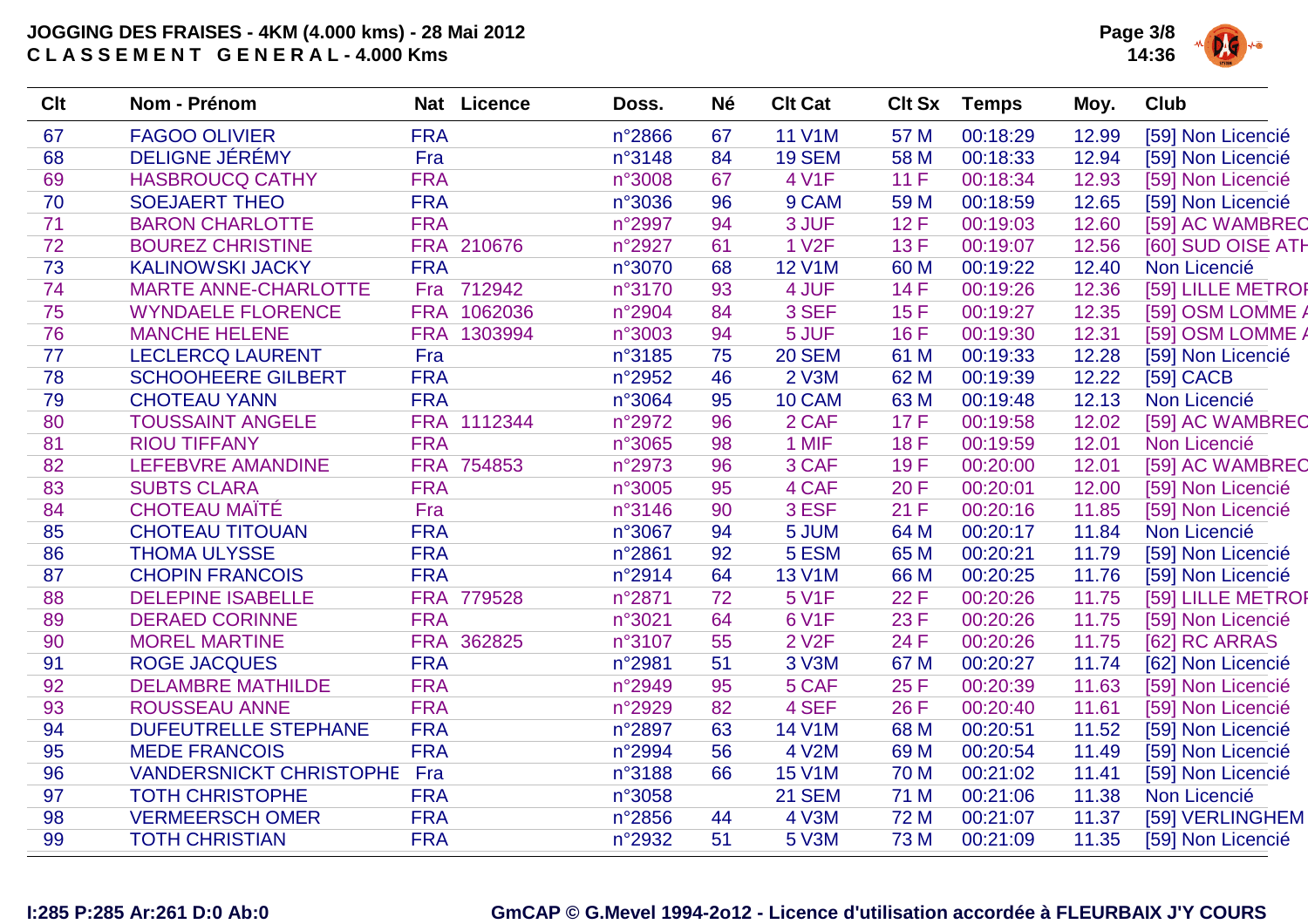

| Clt | <b>Nom - Prénom</b>          | Nat Licence           | Doss.  | <b>Né</b> | <b>Clt Cat</b>     | <b>Clt Sx</b> | <b>Temps</b> | Moy.  | <b>Club</b>       |
|-----|------------------------------|-----------------------|--------|-----------|--------------------|---------------|--------------|-------|-------------------|
| 100 | <b>BEUN HONORINE</b>         | <b>FRA</b>            | n°3051 | 96        | 6 CAF              | 27 F          | 00:21:12     | 11.32 | Non Licencié      |
| 101 | <b>WAYMEL DAMIEN</b>         | <b>FRA</b>            | n°3012 | 84        | <b>22 SEM</b>      | 74 M          | 00:21:13     | 11.32 | [59] Non Licencié |
| 102 | <b>AITBENFATMI ZAHRA</b>     | <b>FRA</b>            | n°2978 | 81        | 5 SEF              | 28 F          | 00:21:17     | 11.28 | [59] Non Licencié |
| 103 | <b>TAILLIEU MARIE MARTHE</b> | <b>FRA</b>            | n°3060 | 76        | 6 SEF              | 29 F          | 00:21:19     | 11.26 | Non Licencié      |
| 104 | <b>DEBLOCK MALORY</b>        | <b>FRA</b>            | n°2957 | 93        | 6 JUF              | 30 F          | 00:21:23     | 11.23 | [59] ASCEBSD      |
| 105 | <b>DELPORTE FANNY</b>        | <b>FRA</b>            | n°2944 | 73        | 7 SEF              | 31 F          | 00:21:24     | 11.22 | [59] Non Licencié |
| 106 | <b>WULSTECKE PASCAL</b>      | Fra                   | n°3190 | 61        | 5 V2M              | 75 M          | 00:21:25     | 11.21 | [59] Non Licencié |
| 107 | <b>WULSTECKE CATHERINE</b>   | Fra                   | n°3191 | 59        | 3 V <sub>2</sub> F | 32 F          | 00:21:26     | 11.21 | [59] Non Licencié |
| 108 | <b>BLONDEEL LIONEL</b>       | <b>FRA</b>            | n°2934 | 74        | <b>23 SEM</b>      | 76 M          | 00:21:26     | 11.20 | [59] Non Licencié |
| 109 | <b>BLONDEEL FINET LEA</b>    | <b>FRA</b>            | n°2935 | 97        | 2 MIF              | 33 F          | 00:21:26     | 11.20 | [59] Non Licencié |
| 110 | <b>BREUILLARD JUSTIN</b>     | <b>FRA</b>            | n°2857 | 98        | 9 MIM              | 77 M          | 00:21:26     | 11.20 | [59] Non Licencié |
| 111 | <b>DEFONTAINE CHRISTIAN</b>  | <b>FRA</b>            | n°3028 | 55        | 6 V2M              | <b>78 M</b>   | 00:21:27     | 11.19 | [59] Non Licencié |
| 112 | <b>HER BERNARD</b>           | <b>FRA</b>            | n°3026 | 47        | 6 V3M              | 79 M          | 00:21:28     | 11.18 | [59] SPIRIDON     |
| 113 | <b>COCHEZ MYRIAM</b>         | <b>FRA</b>            | n°2862 | 62        | 4 V <sub>2</sub> F | 34 F          | 00:21:29     | 11.18 | [59] Non Licencié |
| 114 | <b>JASKOWIAK NATHALIE</b>    | <b>FRA</b>            | n°2854 | 67        | <b>7 V1F</b>       | 35 F          | 00:21:30     | 11.17 | [59] Non Licencié |
| 115 | <b>OBIOLS DANIEL</b>         | <b>FRA</b>            | n°2922 | 50        | 7 V3M              | 80 M          | 00:21:37     | 11.11 | [59] Non Licencié |
| 116 | <b>CAPUZ MATHILDE</b>        | <b>FRA</b><br>1350431 | n°2867 | 98        | 3 MIF              | 36 F          | 00:21:46     | 11.03 | [59] US MARQUET   |
| 117 | <b>LABRE MARIE RITA</b>      | <b>FRA</b>            | n°2969 | 66        | <b>8 V1F</b>       | 37 F          | 00:21:48     | 11.01 | [59] Non Licencié |
| 118 | <b>MORIVAL CHANTAL</b>       | <b>FRA</b>            | n°2921 | 50        | <b>1 V3F</b>       | 38 F          | 00:21:49     | 11.00 | [59] Non Licencié |
| 119 | <b>POLLET TANGUY</b>         | Fra                   | n°3143 | 87        | 24 SEM             | 81 M          | 00:21:51     | 10.99 | [59] Non Licencié |
| 120 | <b>DELAWARDE PHILIPPE</b>    | FRA 543522            | n°2880 | 60        | <b>7 V2M</b>       | 82 M          | 00:21:54     | 10.96 | [59] OSM LOMME A  |
| 121 | <b>LAMAND FRANCK</b>         | <b>FRA</b>            | n°2910 | 78        | <b>25 SEM</b>      | 83 M          | 00:22:00     | 10.91 | [62] Non Licencié |
| 122 | <b>DEFRETIN THIERRY</b>      | FRA 1346885           | n°2877 | 60        | 8 V2M              | 84 M          | 00:22:05     | 10.87 | [59] OSM LOMME A  |
| 123 | <b>MAHIEUX LAETITIA</b>      | <b>FRA</b>            | n°2965 | 72        | 9 V1F              | 39 F          | 00:22:21     | 10.74 | [59] Non Licencié |
| 124 | <b>DESREUMAUX MICHEL</b>     | <b>FRA</b>            | n°3050 | 47        | 8 V3M              | 85 M          | 00:22:22     | 10.73 | Non Licencié      |
| 125 | <b>DORANGEVILLE CAMILLE</b>  | <b>FRA</b>            | n°2909 | 96        | 7 CAF              | 40 F          | 00:22:28     | 10.68 | [62] JOGGING CLU  |
| 126 | <b>DELDICQUE JEAN LUC</b>    | <b>FRA</b>            | n°2992 | 53        | 9 V2M              | 86 M          | 00:22:31     | 10.66 | [77] Non Licencié |
| 127 | <b>DUJARDIN MONIQUE</b>      | <b>FRA</b>            | n°2991 | 54        | 5 V <sub>2</sub> F | 41 F          | 00:22:32     | 10.66 | [77] Non Licencié |
| 128 | <b>DURIEZ GWENDOLINE</b>     | Fra                   | n°3181 | 88        | 8 SEF              | 42 F          | 00:22:37     | 10.62 | [59] Non Licencié |
| 129 | <b>BARBEZ JEAN BAPTISTE</b>  | <b>FRA</b>            | n°2986 | 97        | 10 MIM             | 87 M          | 00:22:41     | 10.58 | [59] Non Licencié |
| 130 | <b>CARTENET VIRGINIE</b>     | <b>FRA</b>            | n°2956 | 79        | 9 SEF              | 43 F          | 00:22:48     | 10.53 | [59] ASCEBSD      |
| 131 | <b>ROUSSEAU KARINE</b>       | <b>FRA</b>            | n°2852 | 79        | <b>10 SEF</b>      | 44 F          | 00:22:48     | 10.53 | [59] Non Licencié |
| 132 | <b>DUPONT OLIVIER</b>        | FRA 1291473           | n°2883 | 75        | <b>26 SEM</b>      | 88 M          | 00:22:52     | 10.50 | [59] OSM LOMME A  |
|     |                              |                       |        |           |                    |               |              |       |                   |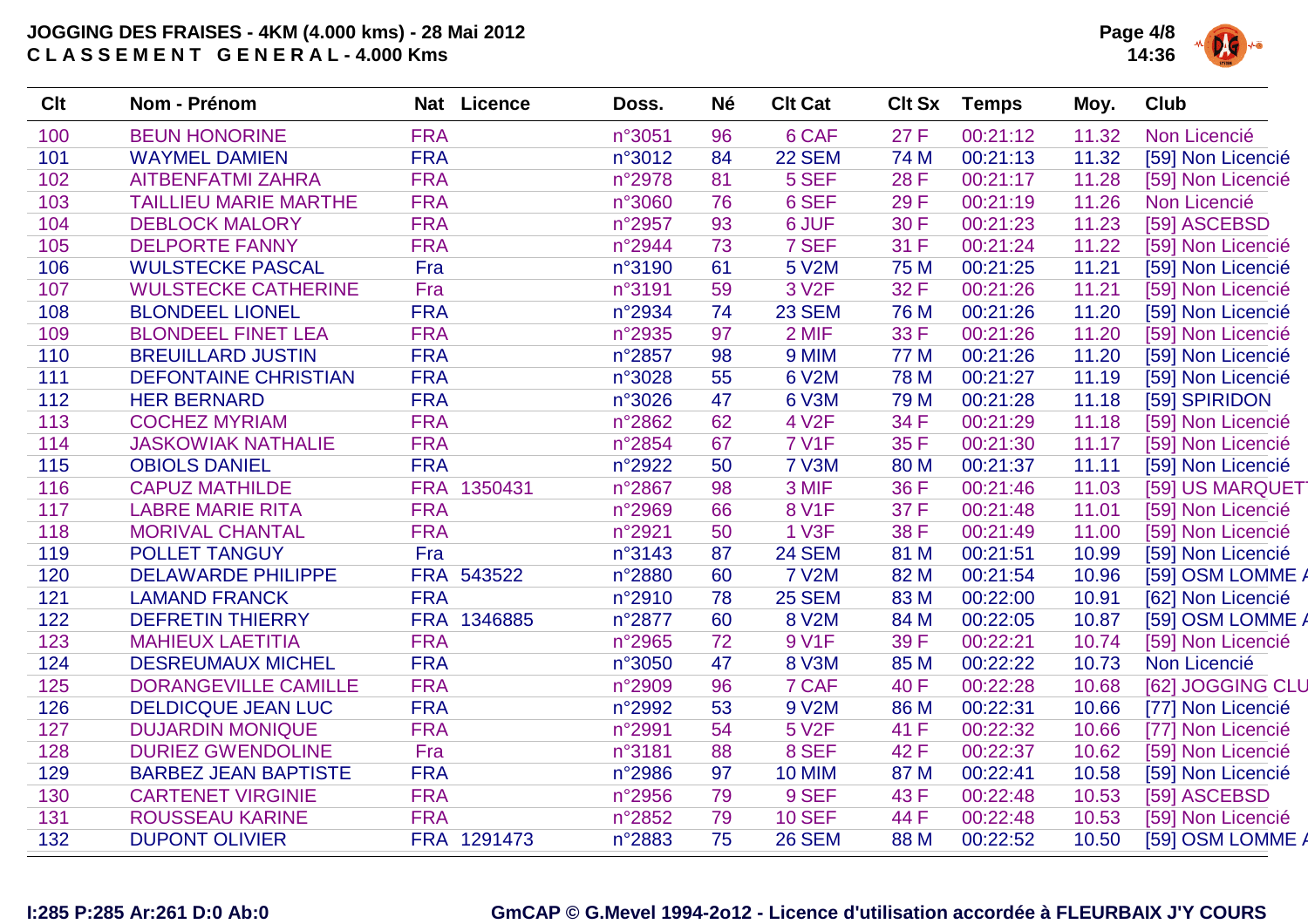

| Clt | Nom - Prénom                         |            | Nat Licence | Doss.  | <b>Né</b> | <b>Clt Cat</b> | <b>Clt Sx</b> | <b>Temps</b> | Moy.  | <b>Club</b>       |
|-----|--------------------------------------|------------|-------------|--------|-----------|----------------|---------------|--------------|-------|-------------------|
| 133 | <b>LEVEQUE ODILE</b>                 | Fra        |             | n°3171 | 79        | <b>11 SEF</b>  | 45 F          | 00:22:54     | 10.49 | [59] Non Licencié |
| 134 | <b>HETUIN THOMAS</b>                 | <b>FRA</b> |             | n°2990 | 77        | <b>27 SEM</b>  | 89 M          | 00:22:56     | 10.47 | [59] Non Licencié |
| 135 | <b>DELESPIERRE ALBANE</b>            |            | FRA 1361096 | n°2937 | 69        | <b>10 V1F</b>  | 46 F          | 00:23:00     | 10.44 | [59] JOGGING AVE  |
| 136 | <b>DELSAUX ANNE</b>                  | <b>FRA</b> |             | n°3011 | 83        | <b>12 SEF</b>  | 47 F          | 00:23:01     | 10.43 | [59] Non Licencié |
| 137 | <b>KOVACIC RODOLPHE</b>              | <b>FRA</b> |             | n°2907 | 70        | <b>16 V1M</b>  | 90 M          | 00:23:05     | 10.40 | [62] Non Licencié |
| 138 | <b>PETIT STEPHANIE</b>               | <b>FRA</b> |             | n°2928 | 80        | <b>13 SEF</b>  | 48 F          | 00:23:08     | 10.38 | [59] Non Licencié |
| 139 | <b>DESBROSSE MARTINE</b>             | <b>FRA</b> |             | n°2926 | 55        | <b>6 V2F</b>   | 49 F          | 00:23:09     | 10.37 | [59] Non Licencié |
| 140 | <b>ENGEL ALAIN</b>                   | <b>FRA</b> |             | n°2919 | 50        | 9 V3M          | 91 M          | 00:23:10     | 10.36 | [59] Non Licencié |
| 141 | <b>LEURENT AMAURY</b>                | <b>FRA</b> |             | n°3041 | 61        | <b>10 V2M</b>  | 92 M          | 00:23:11     | 10.35 | [59] Non Licencié |
| 142 | <b>MARTIN JEAN PIERRE</b>            | <b>FRA</b> |             | n°2984 | 59        | <b>11 V2M</b>  | 93 M          | 00:23:16     | 10.32 | [59] Non Licencié |
| 143 | <b>BARBEZ CLEMENCE</b>               | <b>FRA</b> |             | n°2987 | 95        | 8 CAF          | 50 F          | 00:23:19     | 10.30 | [59] Non Licencié |
| 144 | <b>YON OLGA</b>                      | <b>FRA</b> |             | n°3017 | 60        | <b>7 V2F</b>   | 51 F          | 00:23:20     | 10.29 | [59] Non Licencié |
| 145 | <b>DELESTRE HELENE</b>               | <b>FRA</b> |             | n°3102 | 75        | <b>14 SEF</b>  | 52 F          | 00:23:21     | 10.28 | [59] Non Licencié |
| 146 | <b>AMORIS PRISCILLA</b>              | Fra        |             | n°3176 | 90        | 4 ESF          | 53 F          | 00:23:22     | 10.27 | [59] Non Licencié |
| 147 | <b>LESAGE SANDRINE</b>               | <b>FRA</b> |             | n°3046 | 73        | <b>15 SEF</b>  | 54 F          | 00:23:24     | 10.26 | [59] Non Licencié |
| 148 | <b>MESTDAGH ARNAUD</b>               |            | FRA 1210311 | n°2887 | 61        | <b>12 V2M</b>  | 94 M          | 00:23:26     | 10.24 | [59] OSM LOMME A  |
| 149 | <b>FRANCHOIS MARIE</b>               | <b>FRA</b> |             | n°2942 | 90        | 5 ESF          | 55 F          | 00:23:29     | 10.22 | [62] Non Licencié |
| 150 | <b>BOSSART ISABELLE</b>              | <b>FRA</b> |             | n°2913 | 75        | <b>16 SEF</b>  | 56 F          | 00:23:40     | 10.14 | [59] Non Licencié |
| 151 | <b>SCHRICKZE OPHELIE</b>             | <b>FRA</b> |             | n°2931 | 96        | 9 CAF          | 57 F          | 00:23:44     | 10.12 | [59] Non Licencié |
| 152 | <b>PRUVOST OPHELIE</b>               | <b>FRA</b> |             | n°3033 | 86        | <b>17 SEF</b>  | 58 F          | 00:23:44     | 10.11 | Non Licencié      |
| 153 | <b>CARTEL CELINE</b>                 | Fra        |             | n°3156 | 80        | <b>18 SEF</b>  | 59F           | 00:23:48     | 10.09 | [59] Non Licencié |
| 154 | DUERRENMATT FALCIOLA NIC FRA 1282652 |            |             | n°2881 | 70        | <b>11 V1F</b>  | 60 F          | 00:23:55     | 10.04 | [59] OSM LOMME /  |
| 155 | <b>CAHON AURÉLIE</b>                 | Fra        |             | n°3149 | 75        | <b>19 SEF</b>  | 61 F          | 00:23:56     | 10.03 | [59] Non Licencié |
| 156 | <b>FERRANT LAURENCE</b>              |            | FRA 514427  | n°2884 | 61        | <b>8 V2F</b>   | 62 F          | 00:24:00     | 10.01 | [59] OSM LOMME /  |
| 157 | <b>BLANCHE BARBAT MARIE</b>          | <b>FRA</b> |             | n°3103 | 80        | <b>20 SEF</b>  | 63 F          | 00:24:01     | 9.99  | [62] Non Licencié |
| 158 | <b>LENOIR PHILIPPE</b>               | Fra        |             | n°3154 | 68        | <b>17 V1M</b>  | 95 M          | 00:24:05     | 9.97  | [59] Non Licencié |
| 159 | <b>DEPIERE CHRISTOPHE</b>            | <b>FRA</b> |             | n°2941 | 74        | <b>28 SEM</b>  | 96 M          | 00:24:06     | 9.96  | [59] Non Licencié |
| 160 | <b>TARDIEU AUDREY</b>                | <b>FRA</b> |             | n°2939 | 75        | <b>21 SEF</b>  | 64 F          | 00:24:06     | 9.96  | [62] Non Licencié |
| 161 | <b>YSMAL MAYLENE</b>                 | <b>FRA</b> |             | n°2958 | 85        | <b>22 SEF</b>  | 65 F          | 00:24:07     | 9.95  | [59] LES ATREBAT  |
| 162 | <b>MORIVAL CYNDI</b>                 | Fra        |             | n°3161 | 87        | <b>23 SEF</b>  | 66 F          | 00:24:07     | 9.95  | [59] Non Licencié |
| 163 | <b>LEFEBVRE CORINNE</b>              | <b>FRA</b> |             | n°2924 | 63        | <b>12 V1F</b>  | 67 F          | 00:24:07     | 9.95  | [59] Non Licencié |
| 164 | <b>DUMOULIN PHILIPPE</b>             | <b>FRA</b> |             | n°3004 | 50        | <b>10 V3M</b>  | 97 M          | 00:24:08     | 9.95  | [59] Non Licencié |
| 165 | <b>THIEL LAETITIA</b>                | Fra        |             | n°3186 | 75        | <b>24 SEF</b>  | 68 F          | 00:24:11     | 9.93  | [59] Non Licencié |
|     |                                      |            |             |        |           |                |               |              |       |                   |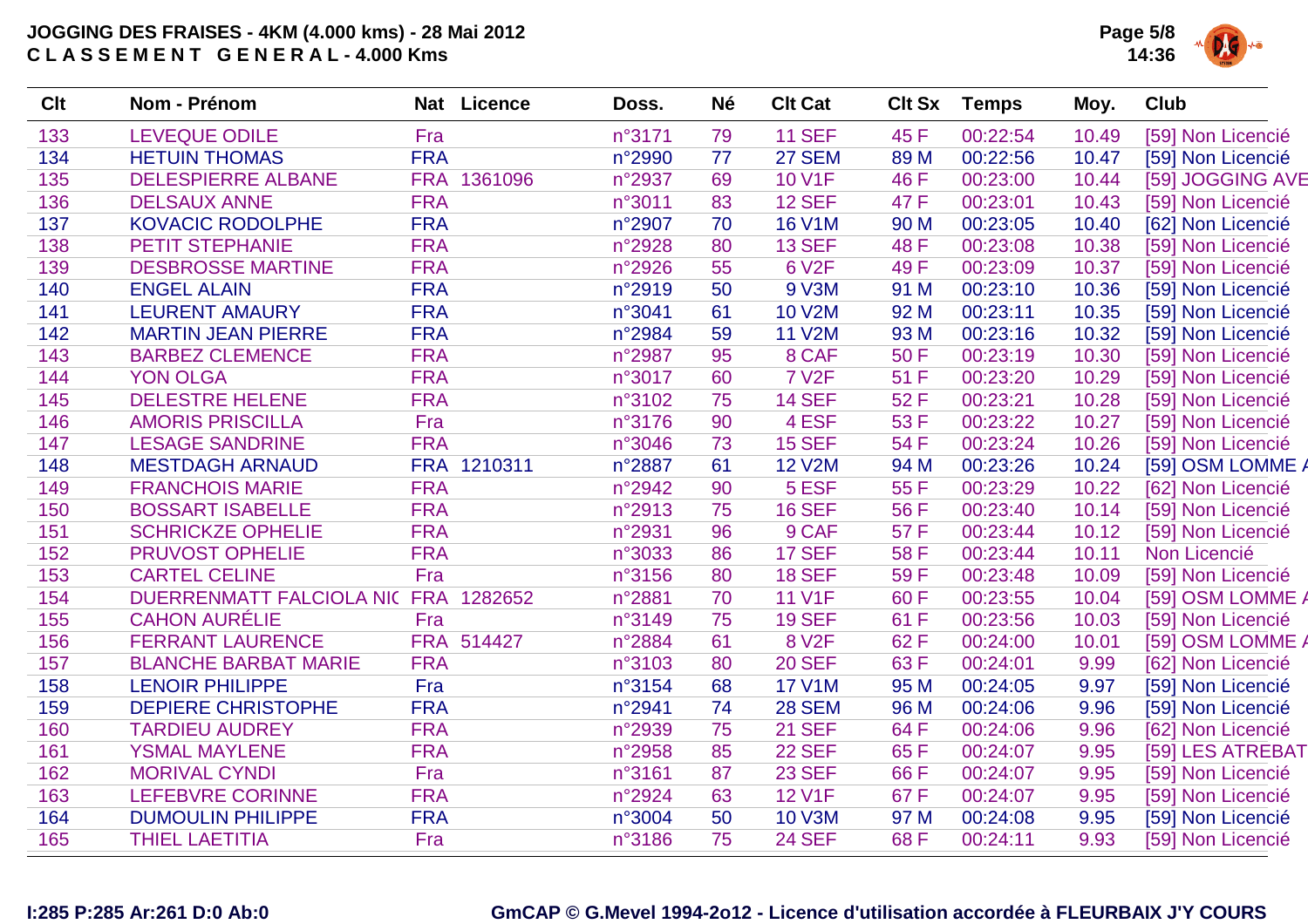

| <b>Clt</b> | Nom - Prénom                  | Nat        | <b>Licence</b> | Doss.  | <b>Né</b> | <b>Clt Cat</b>     | <b>Clt Sx</b> | <b>Temps</b> | Moy. | <b>Club</b>       |
|------------|-------------------------------|------------|----------------|--------|-----------|--------------------|---------------|--------------|------|-------------------|
| 166        | <b>SZYMANEK ELISABETH</b>     |            | FRA 1344524    | n°2974 | 72        | <b>13 V1F</b>      | 69F           | 00:24:12     | 9.92 | [59] AC WAMBREC   |
| 167        | <b>POULAIN EMMA</b>           | <b>FRA</b> |                | n°2999 | 97        | 4 MIF              | 70 F          | 00:24:12     | 9.92 | [59] Non Licencié |
| 168        | <b>POULAIN FREDERIC</b>       | <b>FRA</b> |                | n°3000 | 67        | <b>18 V1M</b>      | 98 M          | 00:24:14     | 9.91 | [59] Non Licencié |
| 169        | <b>VINCENT SABINE</b>         | <b>FRA</b> |                | n°2920 | 64        | <b>14 V1F</b>      | 71 F          | 00:24:14     | 9.90 | [59] Non Licencié |
| 170        | <b>RETIERE CELINE</b>         | <b>FRA</b> |                | n°2953 | 77        | <b>25 SEF</b>      | 72 F          | 00:24:18     | 9.88 | [59] Non Licencié |
| 171        | <b>YON LUCIE</b>              | <b>FRA</b> |                | n°3018 | 86        | <b>26 SEF</b>      | 73 F          | 00:24:19     | 9.87 | [59] Non Licencié |
| 172        | <b>MARTIN LAURENCE</b>        |            | FRA 1184348    | n°2895 | 67        | <b>15 V1F</b>      | 74 F          | 00:24:22     | 9.86 | [59] CG HAUBOUR   |
| 173        | <b>DEDRIE CINDY</b>           | Fra        |                | n°3169 | 86        | <b>27 SEF</b>      | 75 F          | 00:24:25     | 9.83 | [59] Non Licencié |
| 174        | <b>TOTH MARIE LOUISE</b>      | <b>FRA</b> |                | n°2933 | 51        | <b>2 V3F</b>       | 76 F          | 00:24:26     | 9.83 | [59] UST TOURCOI  |
| 175        | <b>DEVOS DORIANE</b>          | Fra        |                | n°3165 | 73        | <b>28 SEF</b>      | 77 F          | 00:24:33     | 9.78 | [59] Non Licencié |
| 176        | <b>BERNARD LAURENCE</b>       | Fra        |                | n°3173 | 69        | <b>16 V1F</b>      | <b>78 F</b>   | 00:24:34     | 9.78 | [59] Non Licencié |
| 177        | <b>PROUMEN LAURENT</b>        | <b>FRA</b> |                | n°3013 | 72        | <b>19 V1M</b>      | 99 M          | 00:24:37     | 9.75 | [59] Non Licencié |
| 178        | <b>SCRIZIC ISABELLE</b>       | <b>FRA</b> |                | n°2851 | 72        | <b>17 V1F</b>      | 79F           | 00:24:44     | 9.71 | [59] Non Licencié |
| 179        | <b>DEPREZ HELENE</b>          | <b>FRA</b> |                | n°2982 | 96        | 10 CAF             | 80F           | 00:24:46     | 9.69 | [59] Non Licencié |
| 180        | <b>POCHON SARAH</b>           | <b>FRA</b> |                | n°3071 | 87        | <b>29 SEF</b>      | 81 F          | 00:24:48     | 9.68 | Non Licencié      |
| 181        | <b>CATTAN STEPHANE</b>        | <b>FRA</b> |                | n°2872 | 65        | 20 V1M             | 100 M         | 00:25:04     | 9.58 | [59] Non Licencié |
| 182        | <b>CATTAN CHLOE</b>           | <b>FRA</b> |                | n°2873 | 96        | 11 CAF             | 82F           | 00:25:04     | 9.58 | [59] Non Licencié |
| 183        | LE CAP JEAN PIERRE            | <b>FRA</b> |                | n°2902 | 46        | <b>11 V3M</b>      | 101 M         | 00:25:05     | 9.57 | [59] Non Licencié |
| 184        | <b>NERFIE AGNES</b>           | <b>FRA</b> |                | n°2893 | 73        | <b>30 SEF</b>      | 83F           | 00:25:05     | 9.57 | [59] Non Licencié |
| 185        | <b>DUFOSSEZ ROBIN</b>         | Fra        |                | n°3184 | 97        | <b>11 MIM</b>      | 102 M         | 00:25:08     | 9.55 | [59] Non Licencié |
| 186        | <b>VAN ROBAYS DAVID</b>       | <b>FRA</b> |                | n°3001 | 72        | 21 V1M             | 103 M         | 00:25:10     | 9.54 | [59] Non Licencié |
| 187        | <b>BARBEZ BERNARD</b>         | <b>FRA</b> |                | n°3007 | 59        | <b>13 V2M</b>      | 104 M         | 00:25:10     | 9.54 | [59] Non Licencié |
| 188        | <b>GOUDIER DELPHINE</b>       | Fra        |                | n°3145 | 79        | <b>31 SEF</b>      | 84 F          | 00:25:15     | 9.51 | [59] Non Licencié |
| 189        | <b>DEBAILLEUL ISABELLE</b>    | <b>FRA</b> | 1291474        | n°2876 | 66        | <b>18 V1F</b>      | 85F           | 00:25:16     | 9.50 | [59] OSM LOMME /  |
| 190        | <b>RENAUD CELINE</b>          | <b>FRA</b> | 1373755        | n°2890 | 83        | <b>32 SEF</b>      | 86 F          | 00:25:17     | 9.50 | [59] OSM LOMME /  |
| 191        | <b>BARBEZ ALAIN</b>           | <b>FRA</b> |                | n°2988 | 60        | <b>14 V2M</b>      | 105 M         | 00:25:18     | 9.49 | [59] Non Licencié |
| 192        | <b>SARACINO ANTONIA</b>       | Fra        |                | n°3195 | 51        | 3 V3F              | 87F           | 00:25:22     | 9.46 | [59] Non Licencié |
| 193        | <b>PLANCKAERT MARIE-PAULE</b> | <b>FRA</b> | 1123838        | n°2950 | 57        | 9 V <sub>2</sub> F | 88 F          | 00:25:26     | 9.44 | [59] COURIR ENSE  |
| 194        | <b>MUMMAU BROOKE</b>          | Éta        |                | n°3187 | 94        | 7 JUF              | 89F           | 00:25:27     | 9.43 | [59] Non Licencié |
| 195        | <b>DUBRAY COSIMA</b>          | <b>FRA</b> |                | n°2930 | 63        | <b>19 V1F</b>      | 90 F          | 00:25:31     | 9.41 | [59] Non Licencié |
| 196        | <b>WULSTECKE CELINE</b>       | Fra        |                | n°3192 | 87        | <b>33 SEF</b>      | 91 F          | 00:25:34     | 9.39 | [59] Non Licencié |
| 197        | <b>DUBOIS PHILIPPE</b>        | <b>FRA</b> |                | n°2993 | 51        | <b>12 V3M</b>      | 106 M         | 00:25:36     | 9.38 | [59] Non Licencié |
| 198        | <b>BAUM ALICE</b>             | <b>FRA</b> |                | n°3019 | 96        | 12 CAF             | 92F           | 00:25:37     | 9.37 | [59] Non Licencié |
|            |                               |            |                |        |           |                    |               |              |      |                   |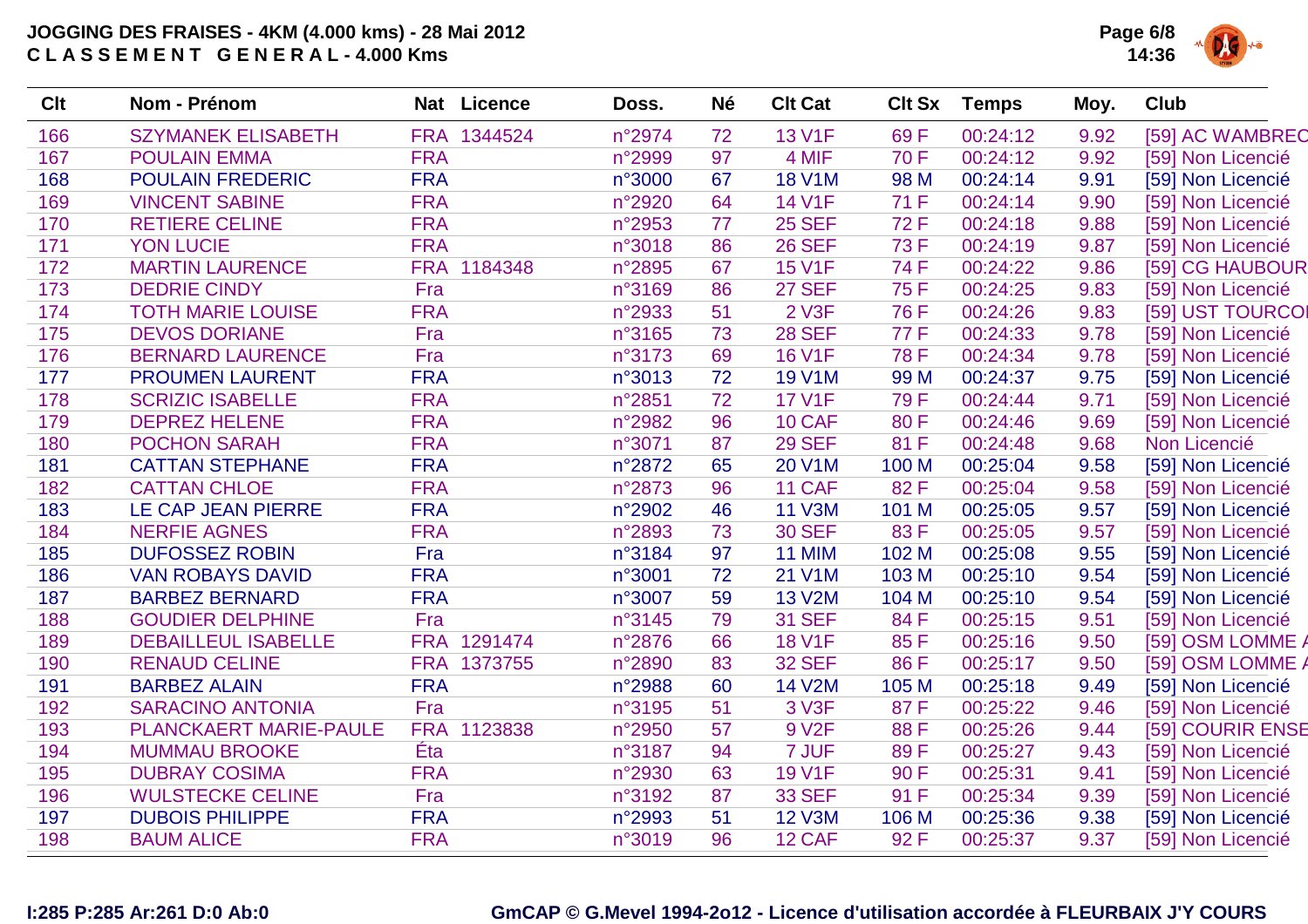

| <b>VAILLANT SANDRINE</b><br>199<br><b>FRA</b><br>n°2945<br>20 V1F<br>93 F<br>71<br>00:25:37<br>9.37<br>[59] Non Licencié<br><b>THOMA CORINNE</b><br><b>FRA</b><br>21 V1F<br>94 F<br>200<br>n°2860<br>66<br>00:25:38<br>9.37<br>[59] Non Licencié<br><b>FRA</b><br><b>34 SEF</b><br>95F<br>201<br><b>LEMAILLE AMANDINE</b><br>n°2940<br>00:25:39<br>9.36<br>[59] Non Licencié<br>74<br><b>RODRIGUES FERNANDA</b><br><b>FRA</b><br><b>22 V1F</b><br>96 F<br>9.36<br>202<br>n°3106<br>64<br>00:25:39<br>[59] Non Licencié<br>203<br><b>HAEMERS JENNIFER</b><br>Fra<br>n°3178<br>80<br><b>35 SEF</b><br>97 F<br>00:25:46<br>9.32<br>[59] Non Licencié<br><b>FRA</b><br>23 V1F<br>98 F<br><b>VERVAEKE CHRISTELLE</b><br>n°3045<br>63<br>00:25:51<br>9.29<br>[59] Non Licencié<br>204<br>99F<br><b>FRA</b><br><b>36 SEF</b><br>205<br><b>LAIDEZ HELENE</b><br>n°2912<br>73<br>00:25:58<br>9.25<br>[59] Non Licencié<br><b>FRA</b><br><b>37 SEF</b><br>206<br><b>SALMON JULIETTE</b><br>n°3014<br>76<br>100 F<br>00:26:01<br>9.23<br>[59] Non Licencié<br>207<br><b>LEZIER SANDRINE</b><br><b>FRA</b><br>n°2989<br>24 V1F<br>101 F<br>00:26:02<br>9.22<br>[59] Non Licencié<br>72<br><b>BOUSSEKEY SÉVERINE</b><br>208<br>71<br><b>25 V1F</b><br>9.19<br>Fra<br>n°3158<br>102 F<br>00:26:07<br>[59] Non Licencié<br><b>BRES CAROLINE</b><br>n°3157<br><b>38 SEF</b><br>103 F<br>00:26:07<br>209<br>Fra<br>74<br>9.19<br>[59] Non Licencié<br><b>FRA</b><br>54<br>210<br><b>ANDOUCHE RITA</b><br><b>10 V2F</b><br>104 F<br>00:26:31<br>9.05<br>n°2853<br>[59] Non Licencié<br><b>FRA</b><br>57<br><b>15 V2M</b><br>211<br><b>LEFEBVRE DIDIER</b><br>n°2925<br>107 M<br>00:26:31<br>9.05<br>[59] Non Licencié<br>212<br><b>FRA</b><br>66<br><b>22 V1M</b><br>108 M<br><b>MOITEL SEBASTIEN</b><br>n°3038<br>00:26:42<br>8.99<br>[59] Non Licencié<br>213<br><b>HARBONNIER MARINE</b><br><b>FRA</b><br>n°3198<br><b>39 SEF</b><br>105 F<br>00:26:46<br>77<br>8.97<br>[59] Non Licencié<br>214<br><b>FRA</b><br><b>CLEMENT JOEL</b><br>n°2967<br>48<br><b>13 V3M</b><br>109 M<br>00:26:51<br>8.94<br>[59] Non Licencié<br>215<br><b>FRA</b><br><b>MOITEZ CARINE</b><br>66<br><b>26 V1F</b><br>106 F<br>00:26:52<br>8.93<br>n°3035<br>[59] Non Licencié<br>216<br><b>SOETAERT SEVERINE</b><br><b>FRA</b><br><b>27 V1F</b><br>n°3039<br>69<br>107 F<br>00:26:53<br>8.93<br>[59] Non Licencié<br><b>FRA</b><br>23 V1M<br>217<br><b>DERACHE CHRISTOPHE</b><br>n°2959<br>65<br>110 M<br>00:26:54<br>8.92<br>[59] LES ATREBAT<br>218<br><b>DEVOUGE AURORE</b><br>Fra<br>85<br><b>40 SEF</b><br>108 F<br>n°3153<br>00:26:55<br>8.92<br>[59] Non Licencié<br>219<br><b>INGELREST FABIENNE</b><br>FRA 1295431<br>54<br><b>11 V2F</b><br>n°2885<br>109 F<br>00:26:57<br>8.91<br>[59] OSM LOMME A<br><b>41 SEF</b><br>220<br><b>TENIERE CLAIRE</b><br>Fra<br>n°3193<br>110 F<br>00:27:01<br>[59] Non Licencié<br>86<br>8.88<br><b>FRA</b><br>221<br><b>RICHEZ KELLY</b><br>n°2961<br>95<br>13 CAF<br>00:27:04<br>8.87<br>[59] MAISON D'ENF<br>111F<br>222<br><b>42 SEF</b><br><b>LEBLEU ELODIE</b><br><b>FRA</b><br>n°2899<br>81<br>112 F<br>00:27:07<br>8.85<br>[B7] Non Licencié<br><b>WILLERVAL HINDRYCK NATH/</b><br><b>FRA</b><br><b>43 SEF</b><br>223<br>n°2900<br>77<br>113 F<br>00:27:10<br>8.84<br>[59] Non Licencié<br><b>44 SEF</b><br><b>BRAEMS VERONIQUE</b><br><b>FRA</b><br>73<br>114 F<br>224<br>n°2923<br>00:27:15<br>8.81<br>[59] Non Licencié<br>11 CAM<br>225<br><b>FERRO THOMAS</b><br><b>FRA</b><br>n°2948<br>95<br>111 M<br>00:27:17<br>8.80<br>[59] Non Licencié<br><b>12 V2F</b><br>226<br><b>GOSSART LINE</b><br>Fra<br>n°3150<br>60<br>115F<br>00:27:19<br>8.79<br>[59] Non Licencié<br>227<br><b>45 SEF</b><br><b>PERIN AMELIE</b><br>Fra<br>n°3142<br>83<br>116 F<br>00:27:20<br>8.78<br>[75] Non Licencié<br>228<br>Fra<br><b>46 SEF</b><br><b>VERSTRAETE LUDIVINE</b><br>n°3159<br>77<br>117 F<br>00:27:25<br>8.76<br>[59] Non Licencié<br><b>PROTIN EMILIE</b><br>Fra<br>87<br><b>47 SEF</b><br>229<br>n°3163<br>118 F<br>00:27:28<br>8.74<br>[59] Non Licencié<br><b>DELPORTE BERNADETTE</b><br><b>FRA</b><br><b>4 V3F</b><br>230<br>n°2943<br>47<br>119F<br>00:27:31<br>8.72<br>[59] Non Licencié<br>231<br><b>FRA</b><br>98<br>5 MIF<br>120 F<br>8.61<br><b>BAUM LOUISE</b><br>n°3020<br>00:27:53<br>[59] Non Licencié | <b>Clt</b> | Nom - Prénom | Nat Licence | Doss. | <b>Né</b> | <b>Clt Cat</b> | <b>Clt Sx</b> | <b>Temps</b> | Moy. | <b>Club</b> |
|-----------------------------------------------------------------------------------------------------------------------------------------------------------------------------------------------------------------------------------------------------------------------------------------------------------------------------------------------------------------------------------------------------------------------------------------------------------------------------------------------------------------------------------------------------------------------------------------------------------------------------------------------------------------------------------------------------------------------------------------------------------------------------------------------------------------------------------------------------------------------------------------------------------------------------------------------------------------------------------------------------------------------------------------------------------------------------------------------------------------------------------------------------------------------------------------------------------------------------------------------------------------------------------------------------------------------------------------------------------------------------------------------------------------------------------------------------------------------------------------------------------------------------------------------------------------------------------------------------------------------------------------------------------------------------------------------------------------------------------------------------------------------------------------------------------------------------------------------------------------------------------------------------------------------------------------------------------------------------------------------------------------------------------------------------------------------------------------------------------------------------------------------------------------------------------------------------------------------------------------------------------------------------------------------------------------------------------------------------------------------------------------------------------------------------------------------------------------------------------------------------------------------------------------------------------------------------------------------------------------------------------------------------------------------------------------------------------------------------------------------------------------------------------------------------------------------------------------------------------------------------------------------------------------------------------------------------------------------------------------------------------------------------------------------------------------------------------------------------------------------------------------------------------------------------------------------------------------------------------------------------------------------------------------------------------------------------------------------------------------------------------------------------------------------------------------------------------------------------------------------------------------------------------------------------------------------------------------------------------------------------------------------------------------------------------------------------------------------------------------------------------------------------------------------------------------------------------------------------------------------------------------------------------------------------------------------------------------------------------------------------------------------------------------------------------------------------------------------------------------------------------------------------------------------------------------------------------------------------------------------------------------------------------------------------------------------------------|------------|--------------|-------------|-------|-----------|----------------|---------------|--------------|------|-------------|
|                                                                                                                                                                                                                                                                                                                                                                                                                                                                                                                                                                                                                                                                                                                                                                                                                                                                                                                                                                                                                                                                                                                                                                                                                                                                                                                                                                                                                                                                                                                                                                                                                                                                                                                                                                                                                                                                                                                                                                                                                                                                                                                                                                                                                                                                                                                                                                                                                                                                                                                                                                                                                                                                                                                                                                                                                                                                                                                                                                                                                                                                                                                                                                                                                                                                                                                                                                                                                                                                                                                                                                                                                                                                                                                                                                                                                                                                                                                                                                                                                                                                                                                                                                                                                                                                                                                                   |            |              |             |       |           |                |               |              |      |             |
|                                                                                                                                                                                                                                                                                                                                                                                                                                                                                                                                                                                                                                                                                                                                                                                                                                                                                                                                                                                                                                                                                                                                                                                                                                                                                                                                                                                                                                                                                                                                                                                                                                                                                                                                                                                                                                                                                                                                                                                                                                                                                                                                                                                                                                                                                                                                                                                                                                                                                                                                                                                                                                                                                                                                                                                                                                                                                                                                                                                                                                                                                                                                                                                                                                                                                                                                                                                                                                                                                                                                                                                                                                                                                                                                                                                                                                                                                                                                                                                                                                                                                                                                                                                                                                                                                                                                   |            |              |             |       |           |                |               |              |      |             |
|                                                                                                                                                                                                                                                                                                                                                                                                                                                                                                                                                                                                                                                                                                                                                                                                                                                                                                                                                                                                                                                                                                                                                                                                                                                                                                                                                                                                                                                                                                                                                                                                                                                                                                                                                                                                                                                                                                                                                                                                                                                                                                                                                                                                                                                                                                                                                                                                                                                                                                                                                                                                                                                                                                                                                                                                                                                                                                                                                                                                                                                                                                                                                                                                                                                                                                                                                                                                                                                                                                                                                                                                                                                                                                                                                                                                                                                                                                                                                                                                                                                                                                                                                                                                                                                                                                                                   |            |              |             |       |           |                |               |              |      |             |
|                                                                                                                                                                                                                                                                                                                                                                                                                                                                                                                                                                                                                                                                                                                                                                                                                                                                                                                                                                                                                                                                                                                                                                                                                                                                                                                                                                                                                                                                                                                                                                                                                                                                                                                                                                                                                                                                                                                                                                                                                                                                                                                                                                                                                                                                                                                                                                                                                                                                                                                                                                                                                                                                                                                                                                                                                                                                                                                                                                                                                                                                                                                                                                                                                                                                                                                                                                                                                                                                                                                                                                                                                                                                                                                                                                                                                                                                                                                                                                                                                                                                                                                                                                                                                                                                                                                                   |            |              |             |       |           |                |               |              |      |             |
|                                                                                                                                                                                                                                                                                                                                                                                                                                                                                                                                                                                                                                                                                                                                                                                                                                                                                                                                                                                                                                                                                                                                                                                                                                                                                                                                                                                                                                                                                                                                                                                                                                                                                                                                                                                                                                                                                                                                                                                                                                                                                                                                                                                                                                                                                                                                                                                                                                                                                                                                                                                                                                                                                                                                                                                                                                                                                                                                                                                                                                                                                                                                                                                                                                                                                                                                                                                                                                                                                                                                                                                                                                                                                                                                                                                                                                                                                                                                                                                                                                                                                                                                                                                                                                                                                                                                   |            |              |             |       |           |                |               |              |      |             |
|                                                                                                                                                                                                                                                                                                                                                                                                                                                                                                                                                                                                                                                                                                                                                                                                                                                                                                                                                                                                                                                                                                                                                                                                                                                                                                                                                                                                                                                                                                                                                                                                                                                                                                                                                                                                                                                                                                                                                                                                                                                                                                                                                                                                                                                                                                                                                                                                                                                                                                                                                                                                                                                                                                                                                                                                                                                                                                                                                                                                                                                                                                                                                                                                                                                                                                                                                                                                                                                                                                                                                                                                                                                                                                                                                                                                                                                                                                                                                                                                                                                                                                                                                                                                                                                                                                                                   |            |              |             |       |           |                |               |              |      |             |
|                                                                                                                                                                                                                                                                                                                                                                                                                                                                                                                                                                                                                                                                                                                                                                                                                                                                                                                                                                                                                                                                                                                                                                                                                                                                                                                                                                                                                                                                                                                                                                                                                                                                                                                                                                                                                                                                                                                                                                                                                                                                                                                                                                                                                                                                                                                                                                                                                                                                                                                                                                                                                                                                                                                                                                                                                                                                                                                                                                                                                                                                                                                                                                                                                                                                                                                                                                                                                                                                                                                                                                                                                                                                                                                                                                                                                                                                                                                                                                                                                                                                                                                                                                                                                                                                                                                                   |            |              |             |       |           |                |               |              |      |             |
|                                                                                                                                                                                                                                                                                                                                                                                                                                                                                                                                                                                                                                                                                                                                                                                                                                                                                                                                                                                                                                                                                                                                                                                                                                                                                                                                                                                                                                                                                                                                                                                                                                                                                                                                                                                                                                                                                                                                                                                                                                                                                                                                                                                                                                                                                                                                                                                                                                                                                                                                                                                                                                                                                                                                                                                                                                                                                                                                                                                                                                                                                                                                                                                                                                                                                                                                                                                                                                                                                                                                                                                                                                                                                                                                                                                                                                                                                                                                                                                                                                                                                                                                                                                                                                                                                                                                   |            |              |             |       |           |                |               |              |      |             |
|                                                                                                                                                                                                                                                                                                                                                                                                                                                                                                                                                                                                                                                                                                                                                                                                                                                                                                                                                                                                                                                                                                                                                                                                                                                                                                                                                                                                                                                                                                                                                                                                                                                                                                                                                                                                                                                                                                                                                                                                                                                                                                                                                                                                                                                                                                                                                                                                                                                                                                                                                                                                                                                                                                                                                                                                                                                                                                                                                                                                                                                                                                                                                                                                                                                                                                                                                                                                                                                                                                                                                                                                                                                                                                                                                                                                                                                                                                                                                                                                                                                                                                                                                                                                                                                                                                                                   |            |              |             |       |           |                |               |              |      |             |
|                                                                                                                                                                                                                                                                                                                                                                                                                                                                                                                                                                                                                                                                                                                                                                                                                                                                                                                                                                                                                                                                                                                                                                                                                                                                                                                                                                                                                                                                                                                                                                                                                                                                                                                                                                                                                                                                                                                                                                                                                                                                                                                                                                                                                                                                                                                                                                                                                                                                                                                                                                                                                                                                                                                                                                                                                                                                                                                                                                                                                                                                                                                                                                                                                                                                                                                                                                                                                                                                                                                                                                                                                                                                                                                                                                                                                                                                                                                                                                                                                                                                                                                                                                                                                                                                                                                                   |            |              |             |       |           |                |               |              |      |             |
|                                                                                                                                                                                                                                                                                                                                                                                                                                                                                                                                                                                                                                                                                                                                                                                                                                                                                                                                                                                                                                                                                                                                                                                                                                                                                                                                                                                                                                                                                                                                                                                                                                                                                                                                                                                                                                                                                                                                                                                                                                                                                                                                                                                                                                                                                                                                                                                                                                                                                                                                                                                                                                                                                                                                                                                                                                                                                                                                                                                                                                                                                                                                                                                                                                                                                                                                                                                                                                                                                                                                                                                                                                                                                                                                                                                                                                                                                                                                                                                                                                                                                                                                                                                                                                                                                                                                   |            |              |             |       |           |                |               |              |      |             |
|                                                                                                                                                                                                                                                                                                                                                                                                                                                                                                                                                                                                                                                                                                                                                                                                                                                                                                                                                                                                                                                                                                                                                                                                                                                                                                                                                                                                                                                                                                                                                                                                                                                                                                                                                                                                                                                                                                                                                                                                                                                                                                                                                                                                                                                                                                                                                                                                                                                                                                                                                                                                                                                                                                                                                                                                                                                                                                                                                                                                                                                                                                                                                                                                                                                                                                                                                                                                                                                                                                                                                                                                                                                                                                                                                                                                                                                                                                                                                                                                                                                                                                                                                                                                                                                                                                                                   |            |              |             |       |           |                |               |              |      |             |
|                                                                                                                                                                                                                                                                                                                                                                                                                                                                                                                                                                                                                                                                                                                                                                                                                                                                                                                                                                                                                                                                                                                                                                                                                                                                                                                                                                                                                                                                                                                                                                                                                                                                                                                                                                                                                                                                                                                                                                                                                                                                                                                                                                                                                                                                                                                                                                                                                                                                                                                                                                                                                                                                                                                                                                                                                                                                                                                                                                                                                                                                                                                                                                                                                                                                                                                                                                                                                                                                                                                                                                                                                                                                                                                                                                                                                                                                                                                                                                                                                                                                                                                                                                                                                                                                                                                                   |            |              |             |       |           |                |               |              |      |             |
|                                                                                                                                                                                                                                                                                                                                                                                                                                                                                                                                                                                                                                                                                                                                                                                                                                                                                                                                                                                                                                                                                                                                                                                                                                                                                                                                                                                                                                                                                                                                                                                                                                                                                                                                                                                                                                                                                                                                                                                                                                                                                                                                                                                                                                                                                                                                                                                                                                                                                                                                                                                                                                                                                                                                                                                                                                                                                                                                                                                                                                                                                                                                                                                                                                                                                                                                                                                                                                                                                                                                                                                                                                                                                                                                                                                                                                                                                                                                                                                                                                                                                                                                                                                                                                                                                                                                   |            |              |             |       |           |                |               |              |      |             |
|                                                                                                                                                                                                                                                                                                                                                                                                                                                                                                                                                                                                                                                                                                                                                                                                                                                                                                                                                                                                                                                                                                                                                                                                                                                                                                                                                                                                                                                                                                                                                                                                                                                                                                                                                                                                                                                                                                                                                                                                                                                                                                                                                                                                                                                                                                                                                                                                                                                                                                                                                                                                                                                                                                                                                                                                                                                                                                                                                                                                                                                                                                                                                                                                                                                                                                                                                                                                                                                                                                                                                                                                                                                                                                                                                                                                                                                                                                                                                                                                                                                                                                                                                                                                                                                                                                                                   |            |              |             |       |           |                |               |              |      |             |
|                                                                                                                                                                                                                                                                                                                                                                                                                                                                                                                                                                                                                                                                                                                                                                                                                                                                                                                                                                                                                                                                                                                                                                                                                                                                                                                                                                                                                                                                                                                                                                                                                                                                                                                                                                                                                                                                                                                                                                                                                                                                                                                                                                                                                                                                                                                                                                                                                                                                                                                                                                                                                                                                                                                                                                                                                                                                                                                                                                                                                                                                                                                                                                                                                                                                                                                                                                                                                                                                                                                                                                                                                                                                                                                                                                                                                                                                                                                                                                                                                                                                                                                                                                                                                                                                                                                                   |            |              |             |       |           |                |               |              |      |             |
|                                                                                                                                                                                                                                                                                                                                                                                                                                                                                                                                                                                                                                                                                                                                                                                                                                                                                                                                                                                                                                                                                                                                                                                                                                                                                                                                                                                                                                                                                                                                                                                                                                                                                                                                                                                                                                                                                                                                                                                                                                                                                                                                                                                                                                                                                                                                                                                                                                                                                                                                                                                                                                                                                                                                                                                                                                                                                                                                                                                                                                                                                                                                                                                                                                                                                                                                                                                                                                                                                                                                                                                                                                                                                                                                                                                                                                                                                                                                                                                                                                                                                                                                                                                                                                                                                                                                   |            |              |             |       |           |                |               |              |      |             |
|                                                                                                                                                                                                                                                                                                                                                                                                                                                                                                                                                                                                                                                                                                                                                                                                                                                                                                                                                                                                                                                                                                                                                                                                                                                                                                                                                                                                                                                                                                                                                                                                                                                                                                                                                                                                                                                                                                                                                                                                                                                                                                                                                                                                                                                                                                                                                                                                                                                                                                                                                                                                                                                                                                                                                                                                                                                                                                                                                                                                                                                                                                                                                                                                                                                                                                                                                                                                                                                                                                                                                                                                                                                                                                                                                                                                                                                                                                                                                                                                                                                                                                                                                                                                                                                                                                                                   |            |              |             |       |           |                |               |              |      |             |
|                                                                                                                                                                                                                                                                                                                                                                                                                                                                                                                                                                                                                                                                                                                                                                                                                                                                                                                                                                                                                                                                                                                                                                                                                                                                                                                                                                                                                                                                                                                                                                                                                                                                                                                                                                                                                                                                                                                                                                                                                                                                                                                                                                                                                                                                                                                                                                                                                                                                                                                                                                                                                                                                                                                                                                                                                                                                                                                                                                                                                                                                                                                                                                                                                                                                                                                                                                                                                                                                                                                                                                                                                                                                                                                                                                                                                                                                                                                                                                                                                                                                                                                                                                                                                                                                                                                                   |            |              |             |       |           |                |               |              |      |             |
|                                                                                                                                                                                                                                                                                                                                                                                                                                                                                                                                                                                                                                                                                                                                                                                                                                                                                                                                                                                                                                                                                                                                                                                                                                                                                                                                                                                                                                                                                                                                                                                                                                                                                                                                                                                                                                                                                                                                                                                                                                                                                                                                                                                                                                                                                                                                                                                                                                                                                                                                                                                                                                                                                                                                                                                                                                                                                                                                                                                                                                                                                                                                                                                                                                                                                                                                                                                                                                                                                                                                                                                                                                                                                                                                                                                                                                                                                                                                                                                                                                                                                                                                                                                                                                                                                                                                   |            |              |             |       |           |                |               |              |      |             |
|                                                                                                                                                                                                                                                                                                                                                                                                                                                                                                                                                                                                                                                                                                                                                                                                                                                                                                                                                                                                                                                                                                                                                                                                                                                                                                                                                                                                                                                                                                                                                                                                                                                                                                                                                                                                                                                                                                                                                                                                                                                                                                                                                                                                                                                                                                                                                                                                                                                                                                                                                                                                                                                                                                                                                                                                                                                                                                                                                                                                                                                                                                                                                                                                                                                                                                                                                                                                                                                                                                                                                                                                                                                                                                                                                                                                                                                                                                                                                                                                                                                                                                                                                                                                                                                                                                                                   |            |              |             |       |           |                |               |              |      |             |
|                                                                                                                                                                                                                                                                                                                                                                                                                                                                                                                                                                                                                                                                                                                                                                                                                                                                                                                                                                                                                                                                                                                                                                                                                                                                                                                                                                                                                                                                                                                                                                                                                                                                                                                                                                                                                                                                                                                                                                                                                                                                                                                                                                                                                                                                                                                                                                                                                                                                                                                                                                                                                                                                                                                                                                                                                                                                                                                                                                                                                                                                                                                                                                                                                                                                                                                                                                                                                                                                                                                                                                                                                                                                                                                                                                                                                                                                                                                                                                                                                                                                                                                                                                                                                                                                                                                                   |            |              |             |       |           |                |               |              |      |             |
|                                                                                                                                                                                                                                                                                                                                                                                                                                                                                                                                                                                                                                                                                                                                                                                                                                                                                                                                                                                                                                                                                                                                                                                                                                                                                                                                                                                                                                                                                                                                                                                                                                                                                                                                                                                                                                                                                                                                                                                                                                                                                                                                                                                                                                                                                                                                                                                                                                                                                                                                                                                                                                                                                                                                                                                                                                                                                                                                                                                                                                                                                                                                                                                                                                                                                                                                                                                                                                                                                                                                                                                                                                                                                                                                                                                                                                                                                                                                                                                                                                                                                                                                                                                                                                                                                                                                   |            |              |             |       |           |                |               |              |      |             |
|                                                                                                                                                                                                                                                                                                                                                                                                                                                                                                                                                                                                                                                                                                                                                                                                                                                                                                                                                                                                                                                                                                                                                                                                                                                                                                                                                                                                                                                                                                                                                                                                                                                                                                                                                                                                                                                                                                                                                                                                                                                                                                                                                                                                                                                                                                                                                                                                                                                                                                                                                                                                                                                                                                                                                                                                                                                                                                                                                                                                                                                                                                                                                                                                                                                                                                                                                                                                                                                                                                                                                                                                                                                                                                                                                                                                                                                                                                                                                                                                                                                                                                                                                                                                                                                                                                                                   |            |              |             |       |           |                |               |              |      |             |
|                                                                                                                                                                                                                                                                                                                                                                                                                                                                                                                                                                                                                                                                                                                                                                                                                                                                                                                                                                                                                                                                                                                                                                                                                                                                                                                                                                                                                                                                                                                                                                                                                                                                                                                                                                                                                                                                                                                                                                                                                                                                                                                                                                                                                                                                                                                                                                                                                                                                                                                                                                                                                                                                                                                                                                                                                                                                                                                                                                                                                                                                                                                                                                                                                                                                                                                                                                                                                                                                                                                                                                                                                                                                                                                                                                                                                                                                                                                                                                                                                                                                                                                                                                                                                                                                                                                                   |            |              |             |       |           |                |               |              |      |             |
|                                                                                                                                                                                                                                                                                                                                                                                                                                                                                                                                                                                                                                                                                                                                                                                                                                                                                                                                                                                                                                                                                                                                                                                                                                                                                                                                                                                                                                                                                                                                                                                                                                                                                                                                                                                                                                                                                                                                                                                                                                                                                                                                                                                                                                                                                                                                                                                                                                                                                                                                                                                                                                                                                                                                                                                                                                                                                                                                                                                                                                                                                                                                                                                                                                                                                                                                                                                                                                                                                                                                                                                                                                                                                                                                                                                                                                                                                                                                                                                                                                                                                                                                                                                                                                                                                                                                   |            |              |             |       |           |                |               |              |      |             |
|                                                                                                                                                                                                                                                                                                                                                                                                                                                                                                                                                                                                                                                                                                                                                                                                                                                                                                                                                                                                                                                                                                                                                                                                                                                                                                                                                                                                                                                                                                                                                                                                                                                                                                                                                                                                                                                                                                                                                                                                                                                                                                                                                                                                                                                                                                                                                                                                                                                                                                                                                                                                                                                                                                                                                                                                                                                                                                                                                                                                                                                                                                                                                                                                                                                                                                                                                                                                                                                                                                                                                                                                                                                                                                                                                                                                                                                                                                                                                                                                                                                                                                                                                                                                                                                                                                                                   |            |              |             |       |           |                |               |              |      |             |
|                                                                                                                                                                                                                                                                                                                                                                                                                                                                                                                                                                                                                                                                                                                                                                                                                                                                                                                                                                                                                                                                                                                                                                                                                                                                                                                                                                                                                                                                                                                                                                                                                                                                                                                                                                                                                                                                                                                                                                                                                                                                                                                                                                                                                                                                                                                                                                                                                                                                                                                                                                                                                                                                                                                                                                                                                                                                                                                                                                                                                                                                                                                                                                                                                                                                                                                                                                                                                                                                                                                                                                                                                                                                                                                                                                                                                                                                                                                                                                                                                                                                                                                                                                                                                                                                                                                                   |            |              |             |       |           |                |               |              |      |             |
|                                                                                                                                                                                                                                                                                                                                                                                                                                                                                                                                                                                                                                                                                                                                                                                                                                                                                                                                                                                                                                                                                                                                                                                                                                                                                                                                                                                                                                                                                                                                                                                                                                                                                                                                                                                                                                                                                                                                                                                                                                                                                                                                                                                                                                                                                                                                                                                                                                                                                                                                                                                                                                                                                                                                                                                                                                                                                                                                                                                                                                                                                                                                                                                                                                                                                                                                                                                                                                                                                                                                                                                                                                                                                                                                                                                                                                                                                                                                                                                                                                                                                                                                                                                                                                                                                                                                   |            |              |             |       |           |                |               |              |      |             |
|                                                                                                                                                                                                                                                                                                                                                                                                                                                                                                                                                                                                                                                                                                                                                                                                                                                                                                                                                                                                                                                                                                                                                                                                                                                                                                                                                                                                                                                                                                                                                                                                                                                                                                                                                                                                                                                                                                                                                                                                                                                                                                                                                                                                                                                                                                                                                                                                                                                                                                                                                                                                                                                                                                                                                                                                                                                                                                                                                                                                                                                                                                                                                                                                                                                                                                                                                                                                                                                                                                                                                                                                                                                                                                                                                                                                                                                                                                                                                                                                                                                                                                                                                                                                                                                                                                                                   |            |              |             |       |           |                |               |              |      |             |
|                                                                                                                                                                                                                                                                                                                                                                                                                                                                                                                                                                                                                                                                                                                                                                                                                                                                                                                                                                                                                                                                                                                                                                                                                                                                                                                                                                                                                                                                                                                                                                                                                                                                                                                                                                                                                                                                                                                                                                                                                                                                                                                                                                                                                                                                                                                                                                                                                                                                                                                                                                                                                                                                                                                                                                                                                                                                                                                                                                                                                                                                                                                                                                                                                                                                                                                                                                                                                                                                                                                                                                                                                                                                                                                                                                                                                                                                                                                                                                                                                                                                                                                                                                                                                                                                                                                                   |            |              |             |       |           |                |               |              |      |             |
|                                                                                                                                                                                                                                                                                                                                                                                                                                                                                                                                                                                                                                                                                                                                                                                                                                                                                                                                                                                                                                                                                                                                                                                                                                                                                                                                                                                                                                                                                                                                                                                                                                                                                                                                                                                                                                                                                                                                                                                                                                                                                                                                                                                                                                                                                                                                                                                                                                                                                                                                                                                                                                                                                                                                                                                                                                                                                                                                                                                                                                                                                                                                                                                                                                                                                                                                                                                                                                                                                                                                                                                                                                                                                                                                                                                                                                                                                                                                                                                                                                                                                                                                                                                                                                                                                                                                   |            |              |             |       |           |                |               |              |      |             |
|                                                                                                                                                                                                                                                                                                                                                                                                                                                                                                                                                                                                                                                                                                                                                                                                                                                                                                                                                                                                                                                                                                                                                                                                                                                                                                                                                                                                                                                                                                                                                                                                                                                                                                                                                                                                                                                                                                                                                                                                                                                                                                                                                                                                                                                                                                                                                                                                                                                                                                                                                                                                                                                                                                                                                                                                                                                                                                                                                                                                                                                                                                                                                                                                                                                                                                                                                                                                                                                                                                                                                                                                                                                                                                                                                                                                                                                                                                                                                                                                                                                                                                                                                                                                                                                                                                                                   |            |              |             |       |           |                |               |              |      |             |